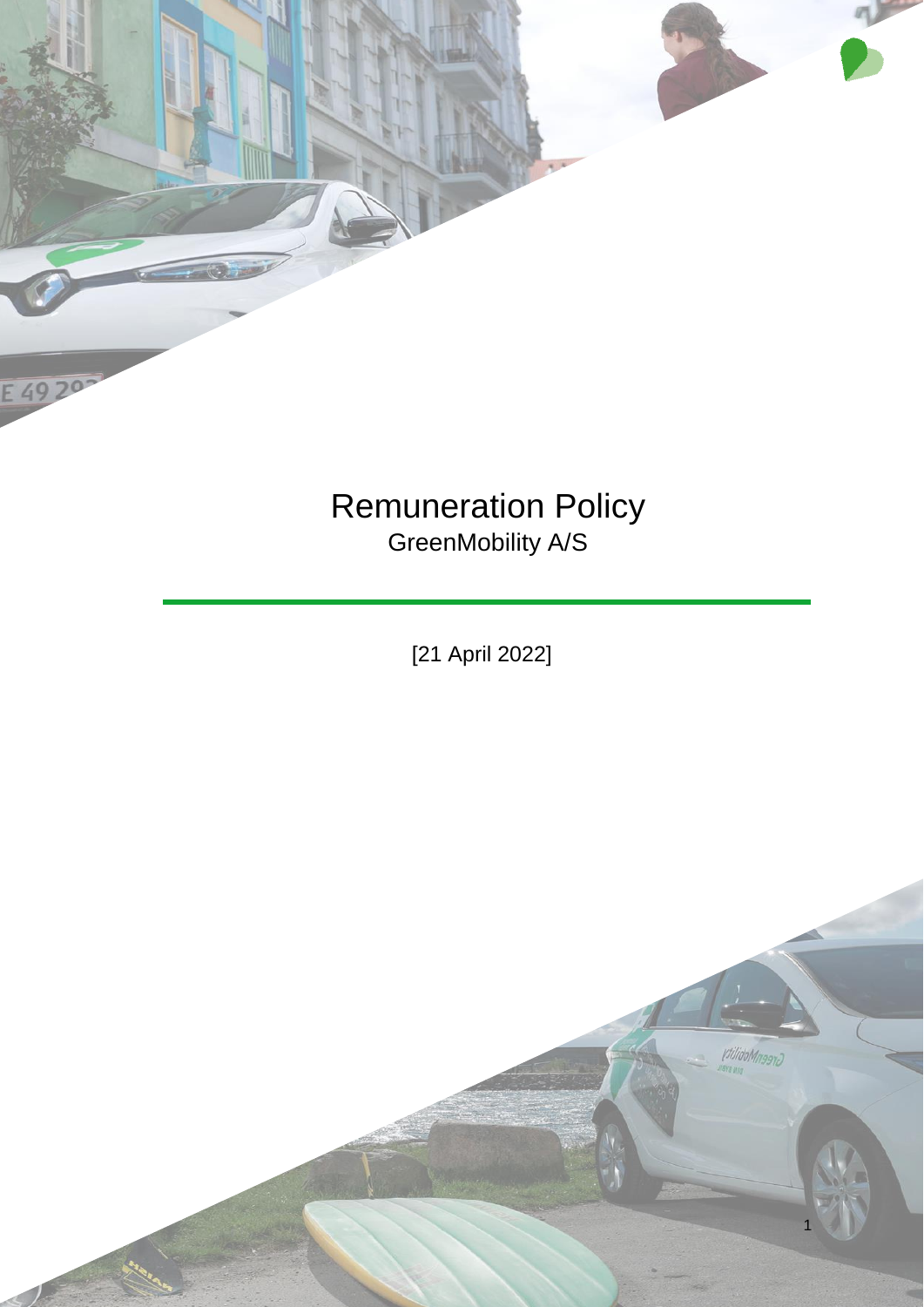### **Part 1 – Introduction**



# **1. Introduction**

This remuneration policy (the "Remuneration Policy") for GreenMobility A/S ("GreenMobility" or the "Company") sets out the framework for remuneration to members of the Company's Board of Directors and Executive Management. The Executive Management means members of the executive management registered as such with the Danish Business Authority.

The Remuneration Policy has been prepared pursuant to sections sections 139 and 139(a) of the Danish Companies Act and based on the recommendations published by the Danish Committee on Corporate Governance and implemented by Nasdaq Copenhagen A/S.

## **2. Overall objective**

The overall objective of the Remuneration Policy is to attract, motivate and retain qualified members to the Board of Directors and Executive management as the Company's future development and success is dependent on management performance.

The size and composition of remuneration to members of the Board of Directors and Executive Management shall be determined with a view to promote the strategy and value creation of the Company by supporting both the short and long-term strategic goals. The Remuneration Policy seeks to do so by providing a combination of fixed and variable remuneration which may be subject to achievement of certain predefined tar-get.

# **Part 2 – Remuneration to the Board of Directors**

The remuneration to members of the Board of Directors is designed to be able to attract and retain qualified members to the Board of Directors with the professional and personal competences necessary to ensure the development of the Company, including achievement of the short and long-term goals as well as ensuring the Company's sustainability.

# **3. Fixed fee structure**

Members of the Board of Directors receive a fixed annual base fee. The fee level is assessed each year taking into account market levels of listed companies comparable in size and complexity.

The Chairman of the Board of Directors may receive an additional fixed fee for his/her extended duties of up to three times the fixed annual base fee (in total four times the base fee including the base fee). The Deputy Chairman, if elected by the Board, may receive an additional fixed fee of up to one time the fixed annual base fee (in total two times the base fee including the base fee).

If the Board of Directors decides to establish board committees, members of the Board of Directors that serve on board committees may receive additional fixed fees in relation to work carried out in relation hereto. Depending on the scope of work of a specific board committee, the Chairman of a board committee may receive up to one time the fixed annual base fee while members of a board committee may receive up to 0.5 times the fixed annual base fee.

Members of the Board of Directors who also hold board positions in any of the Company's subsidiaries may receive additional fixed fees for such board positions. The maximum amount which can be paid in board fees to all board members in a subsidiary is DKK 500,000 per subsidiary.

## **4. Variable remuneration**

Remuneration of the Board of Directors shall not include share based incentive programs.

# **5. Ad hoc tasks**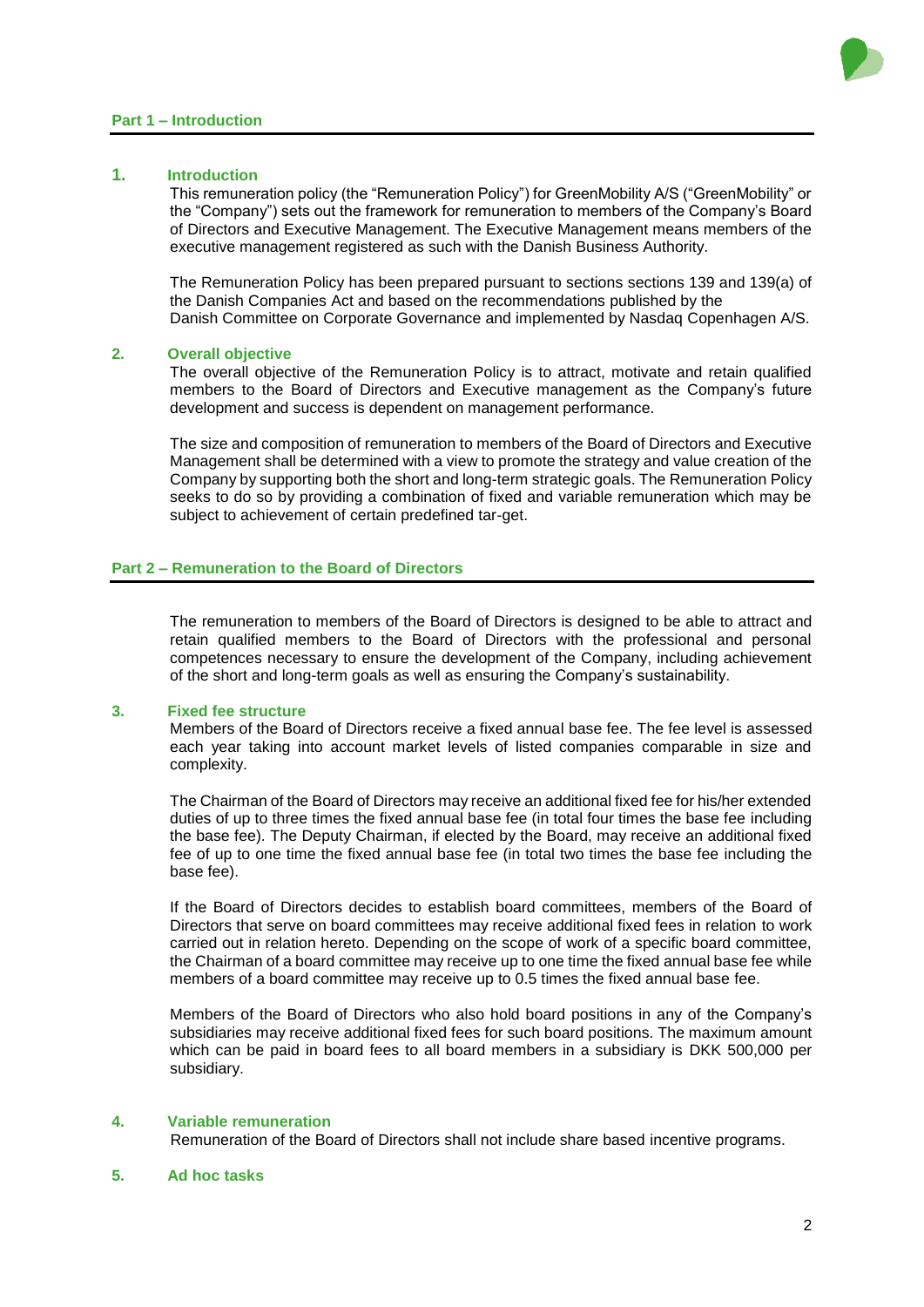

If a member of the Board of Directors is asked to take on specific ad hoc tasks outside the scope of regular board duties, such member is entitled to a fixed fee for the work carried out in relation to such task. Any ad hoc task shall be approved by the Board of Directors. The size of ad hoc fees may not exceed 1.5 times the total fee paid to a member of the Board of Directors, including any additional fees to the Chairman, any Deputy Chairman and board committee members. Any ad hoc fees paid to the members of the Board of Directors will be disclosed in the remuneration report.

# **6. Expenses and benefits**

The Company may reimburse reasonable expenses incurred in connection with participation in board and committee meetings, e.g. travel and accommodation expenses if approved by the Board of Directors or the Chairman.

The Company may cover social duties and other taxes imposed on board members by foreign authorities in relation to the board fee received.

# **Part 3 – Remuneration of the Executive Management**

Remuneration to members of the Executive Management shall be designed to attract, motivate and retain qualified members to the Executive Management and support the Company's short and long-term interests and sustainability. The Board of Directors believes that a remuneration package which includes a combination of fixed salary and both short and long-term incentives supports the Company's development by ensuring that members of the Executive Management are incentivised to achieve both the short-term financial and operational goals while supporting the long-term sustainability and development of the Company.

# **7. Fixed salary**

Members of the Executive Management receive an annual fixed salary. The fixed salary shall be competitive and reasonable compared to what is customary among relevant companies of the same size and complexity.

In addition to the annual fixed salary, members of the Executive Management may receive monthly pension contributions with a yearly value of up to 10% of the annual fixed salary.

Members of the Executive Management shall not receive additional remuneration for board positions held in the Company's subsidiaries.

## **8. Variable remuneration**

Members of the Executive Management may be eligible to receive an annual performance based cash bonus. The performance criteria shall be determined by the Board of Directors and may include both financial and non-financial targets related to the Company's strategy and key performance indicators, which may include, but not be limited to, revenue growth, growth in user base, user satisfaction, fleet utilization and number of new cities entered into. The level of achievement of the financial targets may be determined through the Company's results as presented in financial reports and achievement of non-financial targets may be assessed internally or by external assistance, as deemed relevant by the Board of Directors. A cash bonus may not exceed 50% of the fixed annual salary.

Further to a cash bonus, members of the Executive Management may participate in a longterm incentive program in the form of a share-based scheme in order to align the interests of Executive Management with the interests of the shareholders and the Company's development. Such program may comprise of warrants, restricted share units ("RSUs"), performance shares, stock options or shares as determined by the Board of Directors, and will be structured to vest over period of minimum three years from time of grant.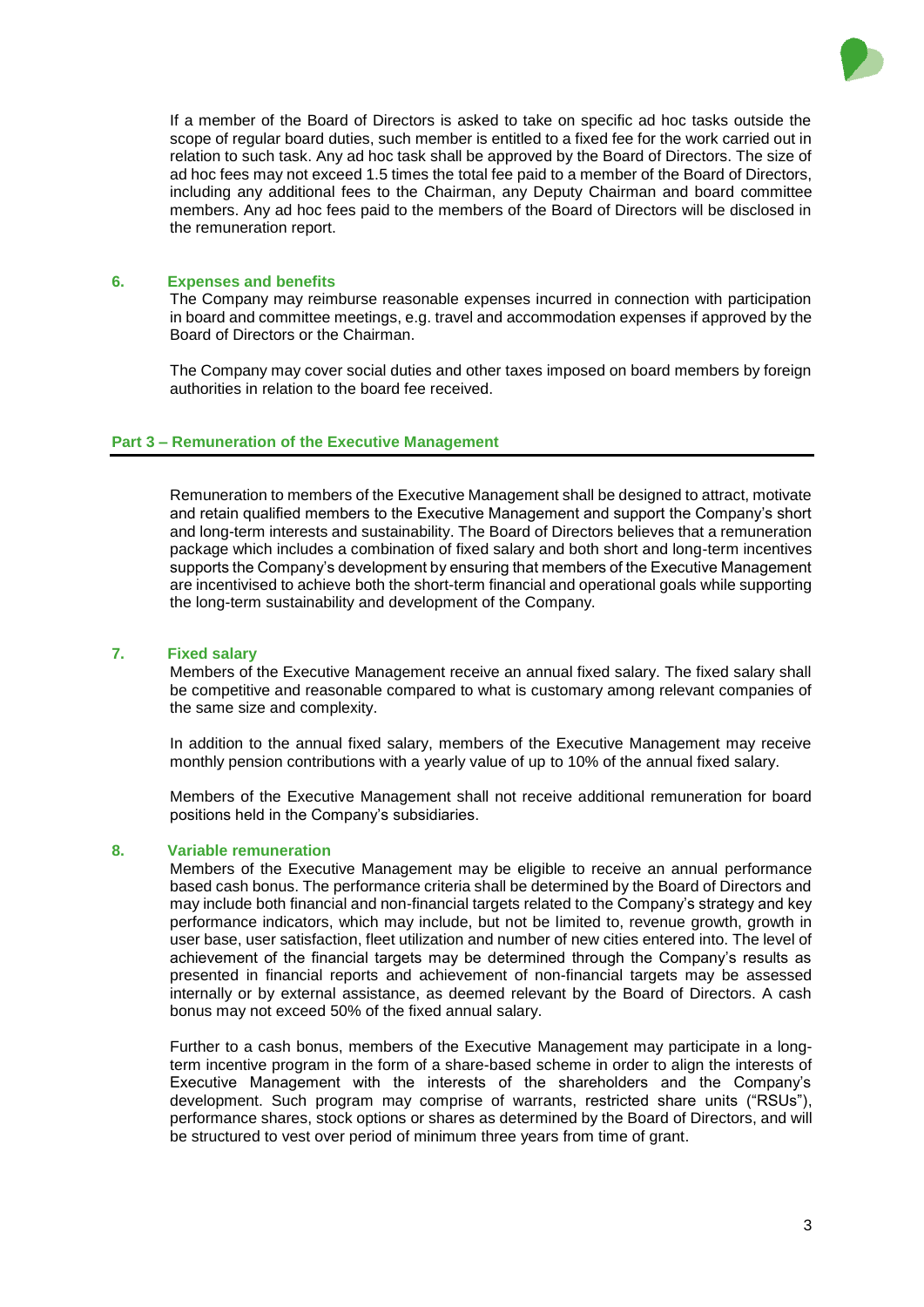

The value of share-based bonus at the time of grant may not exceed 100% of the annual fixed salary at the time of grant. The value at the time of grant shall be calculated using Black-Scholes or similar recognized valuation method.

For the warrant programme currently in place, members of the Executive Management may be granted without consideration once a year or as determined by the Board of Directors. Each warrant gives the warrant holder a right to subscribe for one share in the Company at an exercise price corresponding to the average closing price of the Company's shares the month leading up to grant of the warrants. War-rants vest with 1/24 each month over a period of two years. Vesting is subject to the continued employment of the member of the Executive Management. Warrants may be exercised within a period of three years after vesting of all warrants. Exercise of warrants may take place up to four times each year during open trading windows following publication of the Company's annual report and interim reports.

#### **9. Benefits**

Members of the Executive Management may receive customary employee benefits, such as telephone, computer and internet, as well as other benefits, including company car or company car contributions. The value of such benefits may not exceed 15% of the fixed annual salary.

### **Part 4 – Miscellaneous**

### **10. Extraordinary awards**

In order to achieve the overall purpose of this Remuneration Policy and serve the interests of the Company and its shareholders, the Board of Directors may in special circumstances decide to award members of Board of Directors or the Executive Management with a one-off bonuses,, such as sign-on bonuses, retention bonuses or bonuses for extraordinary performance or other extraordinary variable remuneration.

An extraordinary award may be granted in cash, shares or share-based instruments, such as warrants, as determined by the Board of Directors. The value of an extraordinary award shall be determined by the Board of Directors, but may in no event exceed 150% of the fixed annual salary.

Any extraordinary remuneration will be described in the Company's remuneration report.

#### **11. Adjustment of incentive programmes**

The Board of Directors may decide that specific terms shall apply for accelerated vesting and adjustment of the warrant programs applicable to the Board of Directors and the Executive Management in case of a takeover in whole or in part, significant divestures of activities, demerger, merger or other changes of the Company.

Further, the number of shares to be subscribed for and the exercise price may be adjusted in case of certain changes to the Company's capital structure, if such changes would materially influence the value of the warrant programme.

### **12. D&O insurance and indemnification**

The Company has taken out customary D&O insurance covering the Board of Directors and Executive Management.

To the extent such insurance coverage should prove to be insufficient, the Company may in certain cases decide to indemnify members of the Board of Directors and the Executive Management, to the fullest extent permitted by law, for additional claims that a member of the Board of Directors or Executive Management personally incurs, subject to such claims not being caused by wilful misconduct or otherwise criminal offences on behalf of the member of the Board of Directors and Executive Management. Any indemnification offered under the above described indemnity scheme will be secondary to the D&O insurance taken out by the Company.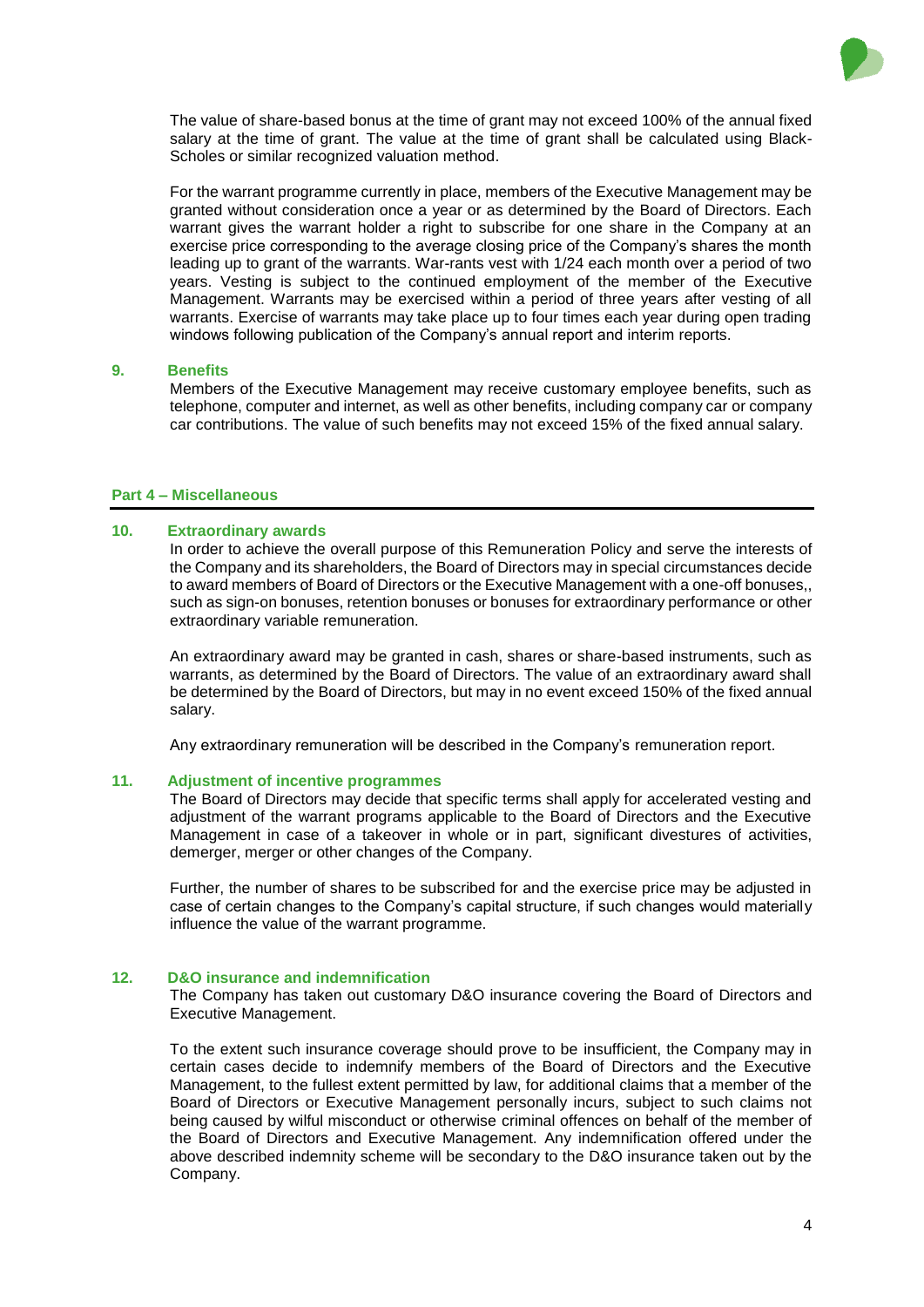

### **13. Clawback**

The Company is currently not entitled to reclaim variable remuneration paid to members of the Executive Management and the Board of Directors. When entering into new agreements on variable remuneration, the Company may decide to include the right to reclaim variable remuneration, in full or in part, if the basis on which the variable remuneration was paid proves to be manifestly misstated.

## **14. Term and termination of employment contract**

Members of the Board of Directors are elected by the general meeting for a term of one year. Re-election may take place. Members of the Board of Directors are not entitled to separate payments in relation to their resignation from the Board of Directors.

Members of the Executive Management are employed on individual contracts, which are generally entered into on an indefinite term with a mutual right of termination. The notice period may be up to 6 months for the member of the Executive Management and up to 12 months for the Company.

Remuneration paid to a member of the Board of Directors during a notice period, including any severance payment, may not exceed two years' remuneration, including all remuneration components.

### **15. Relationship to remuneration paid to the Company's employees**

In the preparation of this Remuneration Policy, the Board of Directors has taken into account the terms of employment for employees of the Company other than the members of the Executive Management and Board of Directors.

In order to incentivise performance of all employees of the Company, warrants have been offered to all employees on similar terms to those applicable to members of the Executive Management and Board of Directors. Eligibility to receive warrants is subject to a minimum of six months' employment.

Taking into account the responsibility and the duties of member of the Executive Management and the Board of Directors, the Board of Directors find that there is an appropriate balance between the remuneration and employment terms of the members of the Executive Management and Board of Directors and remuneration and employment terms of the Company's other employees.

### **16. Deviations from this policy**

If deemed necessary in order to ensure the long-term interests of the Company and to meet the overall objectives of this Remuneration Policy, the Board of Directors may in special cases deviate from the principles set out herein. Such deviations may include one-off bonuses, changes to the relative proportion of the remuneration components, changes to the vesting and exercise period of incentive programmes, changes to the maximum value of short-term incentives, changes to the long-term share-based program, including maximum value and duration of the program as well as changes to the term and termination provisions of contracts entered into with members of the Executive Management.

Deviations are subject to prior approval by the Board of Directors and shall be described and motivated in the Company's annual report or remuneration report.

### **17. Approval process**

The Board of Directors is responsible for preparing the Remuneration Policy which shall be approved by the general meeting. The Remuneration Policy will be reviewed by the Board of Directors at least once a year and updates to the Remuneration Policy will be proposed to the general meeting, if deemed relevant.

The Board of Directors may delegate the task of preparation and annual review of the Remuneration Policy to a remuneration committee, if the Board of Directors decide to establish